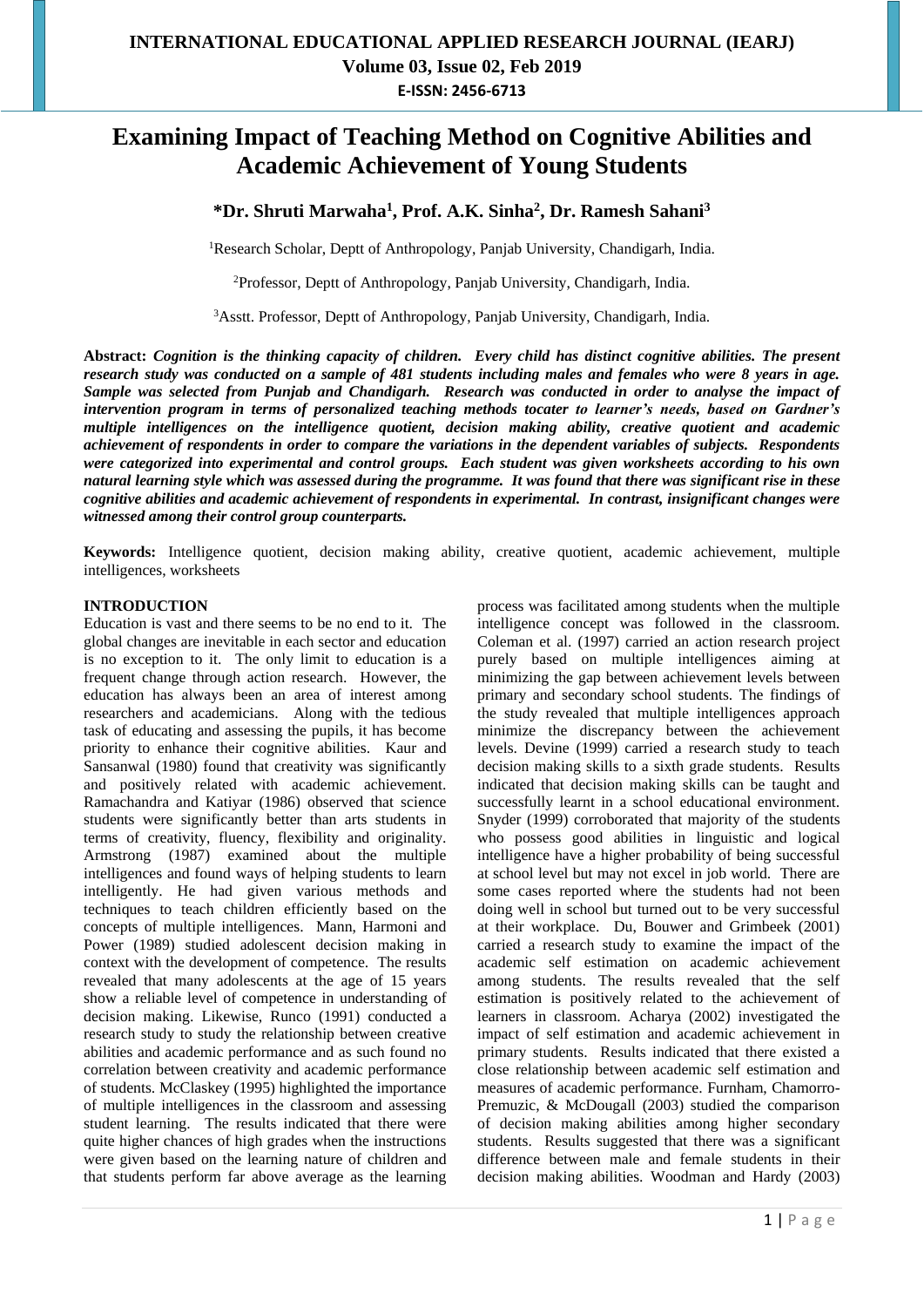through their research carried an analysis exploring the relative impact of self estimation upon performance. The findings suggested that self estimation is a vital factor in establishing higher achievements. Ravi and Vedapriya (2008) studied different teaching strategies based on multiple intelligences. The findings suggested that students ought to be exposed to different intelligences so that teachers can get a chance to uncover their strengths and interests which would eventually lead to a surge in academic achievement. Alias and Hafir (2009) examined the relationship between academic self estimation and cognitive performance among engineering students. The results indicated that there existed a statistically significant and positive relationship between both the factors. Bas (2016) conducted and studied the role of decision making abilities in academic achievement in mathematics. The results indicated that mathematics information processing skill, decision making skill and attitude towards mathematics had a significant contribution towards the academic achievement in mathematics. The result also recorded that gender is a significant aspect that influences the speed and perception of the factors which determine their decisions. Kornilova, Kornilov & Chumakova (2009) found gender difference as one of the major demographic factor affecting academic achievement and explored that it also affected the intelligence quotient. It was revealed that girls were better in academics while boys performed better than girls in reasoning. Likewise, Basantia and Panda (2010) also found significantly positive correlation between creativity and academic performance. Zahra, Arif and Yousuf (2010) took up a study to find the relationship between learner self estimation and academic achievement among secondary school students. Findings suggested that there existed a positive and significant relationship between their self estimation and academic achievement.

#### **METHODOLOGY**

The research study was conducted on a sample of 481 students including 235 males and 246 females. All the students were 8 years of age. 139 females hailed from Punjab and 107 belonged to Chandigarh. Among males, 136 were selected from Punjab whereas 99 from Chandigarh. Research was conducted in order to analyse the impact of intervention program among respondents of experimental group. Respondents were categorised on the basis of gender and eventually into experimental and control group. In this way the sample was minutely categorised. The experimental group refers to the group under study which receives the intervention during the course of study. The purpose of having the experimental group in the present research study was basically to find out the variation and changes in the dependent variables precisely intelligence quotient, decision making ability, creative quotient and academic achievement before, during and after the implementation of intervention program. Intervention included worksheets based on Gardner's multiple intelligences. Each student was given worksheets according to his own natural learning style which was assessed during the programme. The control group refers to the group under study which is refrained from the provision of any intervention during the course of study. The purpose of having the control group in the present research study was to compare the variations in the dependent variables of its subjects with that of the changes in the dependent variables of their experimental group counterparts.

| Age     | <b>Total Sample</b> | Gender |     | Place      | n   | <b>Experimental Group</b> | <b>Control Group</b> |
|---------|---------------------|--------|-----|------------|-----|---------------------------|----------------------|
|         |                     | Male   | 235 | Puniab     | 136 |                           | 69                   |
| 8 years | 481                 |        |     | Chandigarh | 99  |                           | 42                   |
|         |                     | Female |     | Puniab     | 139 | 68                        |                      |
|         |                     |        | 246 | Chandigarh | 107 | 56                        |                      |

**Table 1:** Sample Selection

At the initial stage, rapport was built with the all the respondents following which they consent was taken. The respondents were encouraged to participate actively and the entire process was explained to them. On the first day of the programme, all the respondents were assessed prior to the intervention, this pre assessment was termed as TA-1. After the first intervention, the respondents in the experimental group were given customized tasksheets for three months. Students were to attempt two tasksheets daily on regular basis. These tasksheets were different for students with different dominant multiple intelligence which was assessed in TA-1. In this way, the respondents in experimental group received sheets based on their respective intelligences. However, the subjects in the control group were not given any such worksheets and were thus excluded from the intervention programme. After three months, TA-2 was conducted on respondents

of both the experimental as well as the control group. After this, subjects in experimental group were given tasksheets for next three months while no intervention was given to control group. After this, TA-3 was conducted following which experimental group received next three months' tasksheets. Later TA-4 was conducted and three months' tasksheets were given to experimental group. After this, TA-5 was conducted at the final level. In this way, five assessments were conducted in all, on all the respondents but the worksheets were given only to the subjects in experimental group. The entire programme was taken up in around 12 months.

#### **RESULTS**

There was insignificant difference between males of experimental and control group in IQ 1 in Punjab as well as Chandigarh. However, in case of their IQ 2, the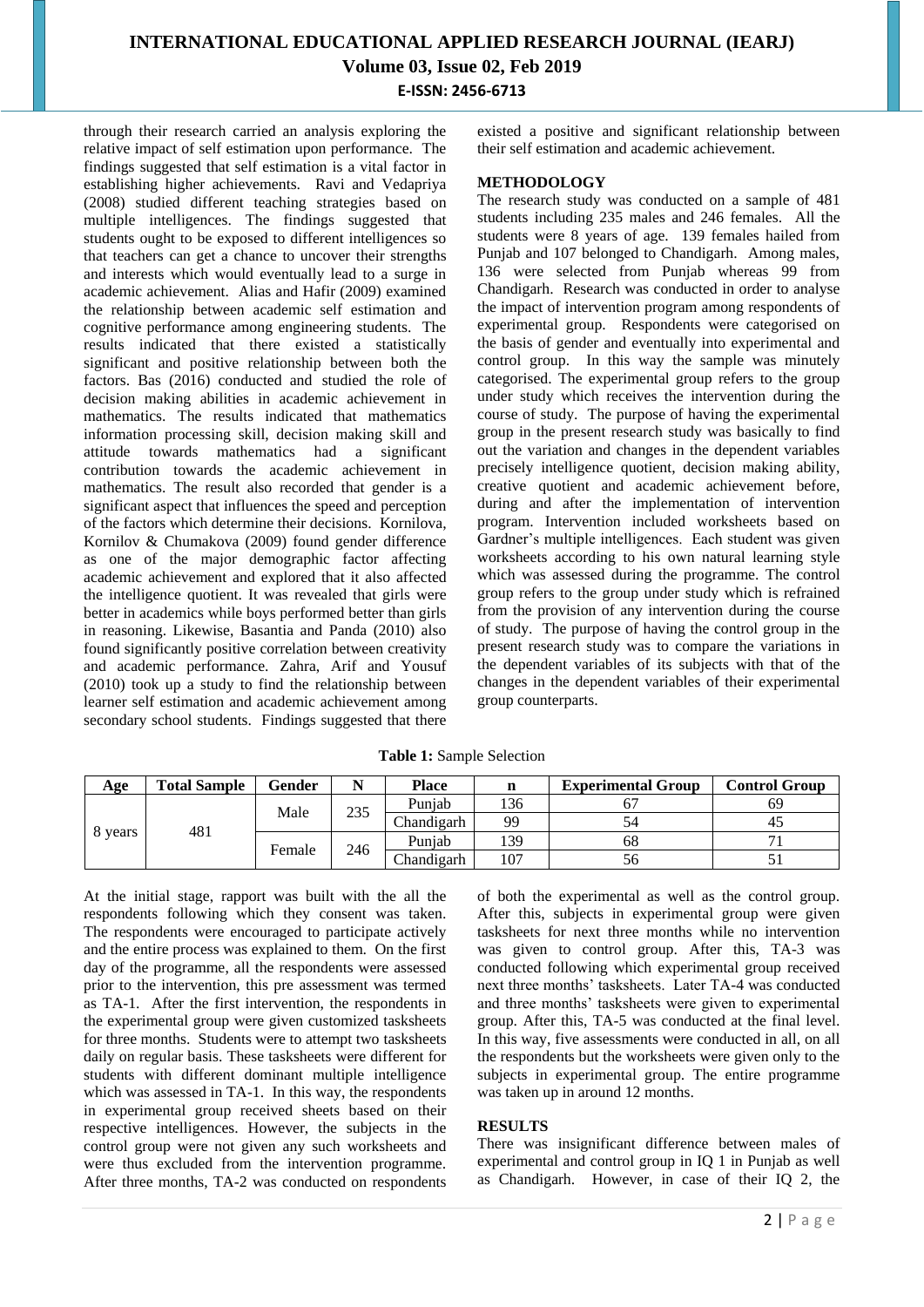difference was significant in Chandigarh while insignificant in Punjab. Eventually in case of their IQ 3, IQ 4 and IQ 5, the difference was statistically significant. Similarly among females except IQ3, other cases recorded insignificant difference. Among females, the difference was statistically significant in IQ 3, IQ 4 and IQ 5 while in previous two tests, the difference was insignificant. The mean values were higher in experimental group as compared to control group among males whereas in case of females, higher values were recorded in control group in first two tests while in the later three tests, the experimental group had the higher values.

|                 | <b>Place</b> | Gp                     | $\mathbf n$ | Mean                                  | <b>SD</b>      | <b>Place</b> | M/F                            | $\mathbf n$ | Mean                           | <b>SD</b>      | Gp                              | <b>Place</b> | $\mathbf n$ | Mean              | SD             |
|-----------------|--------------|------------------------|-------------|---------------------------------------|----------------|--------------|--------------------------------|-------------|--------------------------------|----------------|---------------------------------|--------------|-------------|-------------------|----------------|
|                 |              |                        |             | <b>Exp. and Control Group, Male</b>   |                |              |                                |             | <b>Gender wise, Experiment</b> |                |                                 |              |             | Area wise, Male   |                |
|                 | Ch           | Ex                     | 54          | 107.2                                 | 15.02          | Ch           | M                              | 54          | 107.2                          | 15.02          | Ex                              | Ch           | 54          | 107.2             | 15.02          |
|                 |              | Co                     | 45          | 104.8                                 | 11.98          |              | ${\bf F}$                      | 56          | 105.9                          | 15.39          |                                 | Pb           | 67          | 103.5             | 13.13          |
| IQ1             |              | Ex                     | 67          | 103.5                                 | 13.13          |              | M                              | 67          | 103.5                          | 13.13          |                                 | Ch           | 45          | 104.8             | 11.98          |
|                 | Pb           | Co                     | 69          | 103.9                                 | 13.42          | Pb           | $\boldsymbol{\mathrm{F}}$      | 68          | 100.2                          | 16.48          | Co                              | Pb           | 69          | 103.9             | 13.42          |
|                 | Ch           | Ex                     | 54          | 114.5*                                | 14.83          | Ch           | M                              | 54          | 114.5*                         | 14.83          | Ex                              | Ch           | 54          | 114.5             | 14.83          |
|                 |              | Co                     | 45          | 105.8                                 | 11.92          |              | $_{\rm F}$                     | 56          | 106.7                          | 14.76          |                                 | Pb           | 67          | 111.0             | 12.98          |
| IQ <sub>2</sub> | Pb           | Ex                     | 67          | 111.0                                 | 12.98          | Pb           | M                              | 67          | $111.0*$                       | 12.98          | Co                              | Ch           | 45          | 105.8             | 11.92          |
|                 |              | Co                     | 69          | 107.5                                 | 13.36          |              | $_{\rm F}$                     | 68          | 105.0                          | 16.31          |                                 | Pb           | 69          | 107.5             | 13.36          |
|                 | Ch           | Ex                     | 54          | 121.8*                                | 14.76          | ${\rm Ch}$   | M                              | 54          | 121.8                          | 14.76          | Ex                              | Ch           | 54          | 121.8             | 14.76          |
|                 |              | Co                     | 45          | 106.8                                 | 11.88          |              | $\boldsymbol{\mathrm{F}}$      | 56          | 120.4                          | 14.23          |                                 | Pb           | 67          | 118.5             | 12.99          |
| IQ3             | Pb           | $\mathop{\textrm{Ex}}$ | 67          | 118.5*                                | 12.99          | Pb           | M                              | 67          | 118.5                          | 12.99          |                                 | Ch           | 45          | 106.8             | 11.88          |
|                 |              | Co                     | 69          | 106.2                                 | 13.29          |              | $\mathbf F$                    | 68          | 114.8                          | 16.25          | Co                              | Pb           | 69          | 106.2             | 13.29          |
|                 | Ch           | Ex                     | 54          | 133.3*                                | 16.14          | Ch           | M                              | 54          | 133.3                          | 16.14          | Ex                              | Ch           | 54          | 133.3             | 16.14          |
| IQ4             |              | Co                     | 45          | 107.6                                 | 12.04          |              | $\mathbf F$                    | 56          | 129.3                          | 15.12          |                                 | Pb           | 67          | 130.0             | 14.48          |
|                 | Pb           | Ex                     | 67          | 130.0*                                | 14.48          | Pb           | M                              | 67          | 130.0*                         | 14.48          | Co                              | Ch           | 45          | 107.6             | 12.04          |
|                 |              | Co                     | 69          | 106.8                                 | 13.40          |              | $\mathbf F$                    | 68          | 124.1                          | 17.92          |                                 | Pb           | 69          | 106.8             | 13.40          |
|                 | Ch           | $\mathop{\textrm{Ex}}$ | 54          | $140.1*$                              | 17.01          | Ch           | M                              | 54          | 140.1                          | 17.01          | Ex                              | Ch           | 54          | 140.1             | 17.01          |
| IQ <sub>5</sub> |              | Co                     | 45          | 109.9                                 | 12.28          |              | $\boldsymbol{\mathrm{F}}$      | 56          | 135.4                          | 15.66          |                                 | Pb           | 67          | 136.8             | 15.42          |
|                 | Pb           | Ex                     | 67          | 136.8*                                | 15.42          | Pb           | M                              | 67          | 136.8*                         | 15.42          | Co                              | Ch           | 45          | 109.9             | 12.28          |
|                 |              | Co                     | 69          | 109.0                                 | 13.85          |              | $\mathbf F$                    | 68          | 130.2                          | 18.82          |                                 | Pb           | 69          | 109.0             | 13.85          |
|                 |              |                        |             | <b>Exp. and Control Group, Female</b> |                |              |                                |             | <b>Gender wise, Control</b>    |                |                                 |              |             | Area wise, Female |                |
|                 | Ch           | Ex                     | 56          | 105.9                                 | 15.39          | Ch           | M                              | 45          | 104.8                          | 11.98          | Ex                              | Ch           | 56          | 105.9             | 15.39          |
| IQ1             |              | Co                     | 51          | 106.0                                 | 18.05          |              | $\mathbf F$                    | 51          | 106.0                          | 18.05          |                                 | Pb           | 68          | 100.2             | 16.48          |
|                 | Pb           | Ex                     | 68          | 100.2                                 | 16.48          | Pb           | M                              | 69          | 103.9                          | 13.42          | Co                              | Ch           | 51          | 106.0             | 18.05          |
|                 |              | Co                     | $71\,$      | 102.7                                 | 15.82          |              | $\overline{F}$                 | 71          | 102.7                          | 15.82          |                                 | Pb           | 71          | 102.7             | 15.82          |
|                 | Ch           | Ex                     | 56          | 106.7                                 | 14.76          | ${\rm Ch}$   | M                              | 45          | 105.8                          | 11.92          | Ex                              | Ch           | 56          | 106.7             | 14.76          |
| IQ <sub>2</sub> |              | Co                     | 51          | 106.4                                 | 17.90          |              | $\boldsymbol{\mathrm{F}}$      | 51          | 106.4                          | 17.90          |                                 | Pb           | 68          | 105.0             | 16.31          |
|                 | Pb           | Ex                     | 68          | 105.0                                 | 16.31          | Pb           | M                              | 69          | 107.5                          | 13.36          | Co                              | Ch           | 51          | 106.4             | 17.90          |
|                 |              | Co                     | $71\,$      | 103.5                                 | 15.78          |              | $\boldsymbol{\mathrm{F}}$      | 71          | 103.5                          | 15.78          |                                 | Pb           | 71          | 103.5             | 15.78          |
|                 | Ch           | $\mathop{\textrm{Ex}}$ | 56          | 120.4*                                | 14.23          | Ch           | M                              | 45          | 106.8                          | 11.88          | $\mathop{\textrm{Ex}}\nolimits$ | Ch           | 56          | 120.4*            | 14.23          |
| IQ3             |              | Co                     | 51          | 107.7                                 | 17.87          |              | $\boldsymbol{\mathrm{F}}$      | 51          | 107.7                          | 17.87          |                                 | Pb           | 68          | 114.8             | 16.25          |
|                 | Pb           | Ex                     | 68          | 114.8*                                | 16.25          | Pb           | $\mathbf M$                    | 69          | 106.2                          | 13.29          | Co                              | Ch           | 51          | 107.7             | 17.87          |
|                 |              | Co                     | $71\,$      | 104.4                                 | 15.71          |              | ${\bf F}$                      | 71          | 104.4                          | 15.71          |                                 | Pb           | 71          | 104.4             | 15.71          |
|                 | Ch           | Ex<br>Co               | 56<br>51    | 129.3*<br>108.7                       | 15.12<br>18.19 | Ch           | M<br>$\boldsymbol{\mathrm{F}}$ | 45<br>51    | 107.6<br>108.7                 | 12.04<br>18.19 | Ex                              | Ch<br>Pb     | 56<br>68    | 129.3<br>124.1    | 15.12<br>17.92 |
| IQ4             |              | Ex                     | 68          | $124.1*$                              | 17.92          |              | M                              | 69          | 106.8                          | 13.40          |                                 | Ch           | 51          | 108.7             | 18.19          |
|                 | Pb           | Co                     | 71          | 105.3                                 | 15.95          | Pb           | $\boldsymbol{\mathrm{F}}$      | 71          | 105.3                          | 15.95          | Co                              | Pb           | 71          | 105.3             | 15.95          |
|                 |              | Ex                     | 56          | 135.4*                                | 15.66          |              | M                              | 45          | 109.9                          | 12.28          |                                 | Ch           | 56          | 135.4             | 15.66          |
| IQ <sub>5</sub> | Ch           | Co                     | 51          | 110.2                                 | 18.31          | Ch           | ${\bf F}$                      | 51          | 110.2                          | 18.31          | Ex                              | Pb           | 68          | 130.2             | 18.82          |
|                 | Pb           | Ex                     | 68          | $130.2*$                              | 18.82          | Pb           | M                              | 69          | 109.0                          | 13.85          | Co                              | Ch           | 51          | 110.2             | 18.31          |

#### **Table 2:** Details of intelligence quotient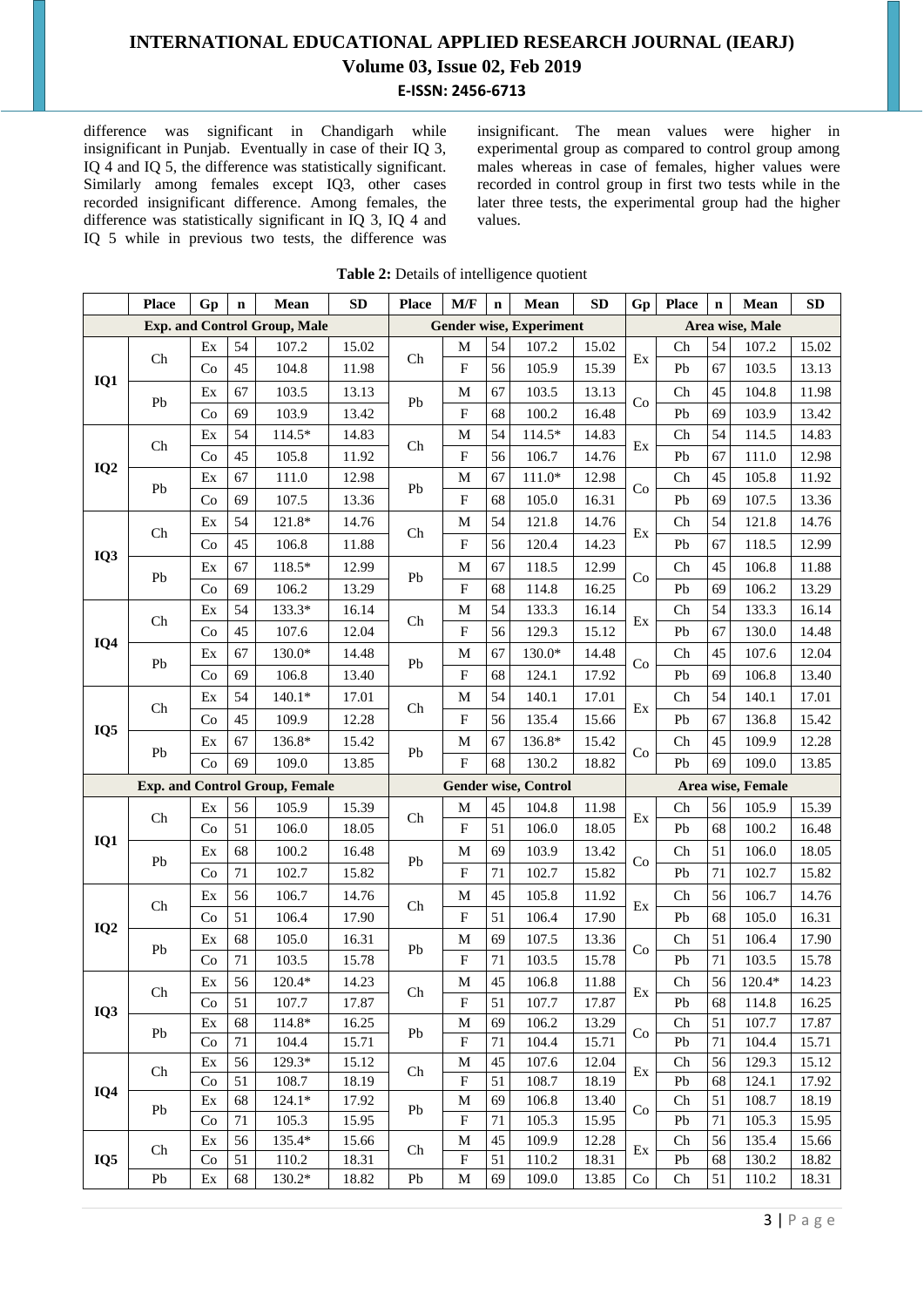|  | $\sim$<br>◡◡ | - - | 107.2 | $\sim$ $\sim$ $\sim$<br>16.51 |  | . .<br>$\overline{\phantom{a}}$ | 107.2 | $\sim$ 0.1<br>10.31 | $\mathbf{p}_h$<br>. U<br>- | 71<br>$\overline{\phantom{a}}$ | 107.2 | 16.3 |
|--|--------------|-----|-------|-------------------------------|--|---------------------------------|-------|---------------------|----------------------------|--------------------------------|-------|------|

|                 | <b>Male</b> |           |             |           |             |           |             |           |  |  |  |  |  |
|-----------------|-------------|-----------|-------------|-----------|-------------|-----------|-------------|-----------|--|--|--|--|--|
| <b>Place</b>    |             |           | Chandigarh  |           |             |           | Punjab      |           |  |  |  |  |  |
| Group           | Ex          |           | Co          |           | Ex          |           | Co          |           |  |  |  |  |  |
| IQ              | <b>Mean</b> | <b>SD</b> | <b>Mean</b> | <b>SD</b> | <b>Mean</b> | <b>SD</b> | <b>Mean</b> | <b>SD</b> |  |  |  |  |  |
| IQ1             | $107.2*$    | 15.02     | 104.88      | 11.98     | $103.5*$    | 13.13     | 103.97      | 13.42     |  |  |  |  |  |
| IQ <sub>2</sub> | $114.5*$    | 14.83     | 105.87      | 11.92     | $111.0*$    | 12.98     | 107.59      | 13.36     |  |  |  |  |  |
| IQ3             | 121.8*      | 14.76     | 106.89      | 11.88     | 118.5*      | 12.99     | 106.23      | 13.29     |  |  |  |  |  |
| IQ4             | $133.3*$    | 16.14     | 107.67      | 12.04     | 130.0*      | 14.48     | 106.83      | 13.40     |  |  |  |  |  |
| IQ <sub>5</sub> | $140.1*$    | 17.01     | 109.92      | 12.28     | 136.8*      | 15.42     | 109.03      | 13.85     |  |  |  |  |  |
|                 |             |           |             |           | Female      |           |             |           |  |  |  |  |  |
| IQ1             | $105.9*$    | 15.39     | 106.05      | 18.05     | $100.2*$    | 16.48     | 102.71      | 15.82     |  |  |  |  |  |
| IQ <sub>2</sub> | $106.7*$    | 14.76     | 106.50      | 17.90     | $105.0*$    | 16.31     | 103.50      | 15.78     |  |  |  |  |  |
| IQ3             | $120.4*$    | 14.23     | 107.75      | 17.87     | 114.8*      | 16.25     | 104.46      | 15.71     |  |  |  |  |  |
| IQ4             | 129.3*      | 15.12     | 108.74      | 18.19     | $124.1*$    | 17.92     | 105.31      | 15.95     |  |  |  |  |  |
| IQ <sub>5</sub> | 135.4*      | 15.66     | 110.25      | 18.31     | $130.2*$    | 18.82     | 107.21      | 16.31     |  |  |  |  |  |

**Table 3:** Comparison of intelligence quotient

When the IQ of respondents in experimental group was compared gender wise, insignificant difference was found in test 1 in Chandigarh as well as Punjab while in case of their IQ 2, significant difference was recorded. In the later tests, insignificant difference persisted except in case of IQ 4 and IQ 5 of males in Punjab. In these groups, mean values of males were found to be higher than the females. In contrast, when comparison was made between males and females in control group for both the places, no significant difference was found in any of the group. In

this group, females had higher mean values than males in Chandigarh whereas males had higher values than females in Punjab. When comparison was made between males of Chandigarh and Punjab in control as well as experimental group, no significant difference was found between their IQ for the 5 tests in any of the group. Same trend was followed in case of females except in case of their IQ 3 in experimental group. The mean values of respondents in Chandigarh were higher than Punjab.

**Table 4:** Details of DMA

| 8                              | <b>Place</b>                          | Gp                     | $\mathbf n$           | Mean    | <b>SD</b> | <b>Place</b>                    | M/F                                 | $\mathbf n$                    | Mean                           | SD   | Gp                | <b>Place</b>   | $\mathbf n$ | Mean            | <b>SD</b> |
|--------------------------------|---------------------------------------|------------------------|-----------------------|---------|-----------|---------------------------------|-------------------------------------|--------------------------------|--------------------------------|------|-------------------|----------------|-------------|-----------------|-----------|
|                                | <b>Exp. and Control Group, Male</b>   |                        |                       |         |           |                                 |                                     |                                | <b>Gender wise, Experiment</b> |      |                   |                |             | Area wise, Male |           |
|                                | Ch                                    | Ex                     | 54                    | 0.36    | 0.08      | Ch                              | M                                   | 54                             | $0.36*$                        | 0.08 | Ex                | Ch             | 54          | 0.36            | 0.08      |
| DMA1                           |                                       | Co                     | 45                    | 0.35    | 0.08      |                                 | $\rm F$                             | 56                             | 0.39                           | 0.09 |                   | Pb             | 67          | 0.34            | 0.07      |
|                                | Pb                                    | Ex                     | 67                    | 0.34    | 0.07      | Pb                              | M                                   | 67                             | $0.34*$                        | 0.07 | Co                | Ch             | 45          | 0.35            | 0.08      |
|                                |                                       | Co                     | 69                    | 0.37    | 0.08      |                                 | $\mathbf{F}$                        | 68                             | 0.37                           | 0.09 |                   | Pb             | 69          | 0.37            | 0.08      |
|                                | Ch                                    | Ex                     | 54                    | $0.59*$ | 0.12      | $\mathop{\mathrm{Ch}}\nolimits$ | M                                   | 54                             | 0.59                           | 0.12 | Ex                | Ch             | 54          | 0.59            | 0.12      |
| DMA <sub>2</sub>               |                                       | Co                     | 45                    | 0.43    | 0.09      |                                 | F                                   | 56                             | 0.63                           | 0.14 |                   | Pb             | 67          | 0.57            | 0.12      |
|                                | Pb                                    | Ex                     | 67                    | $0.57*$ | 0.12      | ${\rm Pb}$                      | M                                   | 67                             | 0.57                           | 0.12 | Co                | Ch             | 45          | 0.43            | 0.09      |
|                                |                                       | Co                     | 69                    | 0.44    | 0.10      |                                 | F                                   | 68                             | 0.61                           | 0.14 |                   | Pb             | 69          | 0.44            | 0.10      |
|                                | Ch                                    | Ex                     | 54                    | $0.67*$ | 0.14      | Ch                              | M<br>54<br>0.67<br>0.14<br>Ch<br>Ex |                                | 54                             | 0.67 | 0.14              |                |             |                 |           |
| DMA3                           |                                       | Co                     | 45                    | 0.46    | 0.10      |                                 | F                                   | 56                             | 0.71                           | 0.16 |                   | Pb             | 67          | 0.65            | 0.13      |
|                                | Pb                                    | Ex                     | 67                    | $0.65*$ | 0.13      | Pb                              | M                                   | 67                             | 0.65                           | 0.13 |                   | Ch             | 45          | 0.46            | 0.10      |
|                                |                                       | Co                     | 69                    | 0.48    | 0.11      |                                 | F                                   | 68                             | 0.69                           | 0.16 | Co                | P <sub>b</sub> | 69          | 0.48            | 0.11      |
|                                | Ch                                    | Ex                     | 54                    | $0.73*$ | 0.15      | Ch                              | M                                   | 54                             | 0.73                           | 0.15 | Ex                | Ch             | 54          | 0.73            | 0.15      |
| DMA4                           |                                       | Co                     | 45                    | 0.46    | 0.10      |                                 | F                                   | 56                             | 0.76                           | 0.17 |                   | Pb             | 67          | 0.71            | 0.14      |
|                                | Pb                                    | Ex                     | 67                    | $0.71*$ | 0.14      | Pb                              | M                                   | 67                             | 0.71                           | 0.14 | Co                | Ch             | 45          | 0.46            | $0.10\,$  |
|                                |                                       | Co                     | 69                    | 0.48    | 0.11      |                                 | F                                   | 68                             | 0.75                           | 0.18 |                   | Pb             | 69          | 0.48            | 0.11      |
|                                |                                       | Ex                     | 54                    | $0.77*$ | 0.16      |                                 | M                                   | 54                             | 0.77                           | 0.16 |                   | Ch             | 54          | 0.77            | 0.16      |
| DMA5                           | Ch                                    | Co                     | 45                    | 0.47    | 0.10      | Ch                              | F                                   | 56                             | 0.80                           | 0.18 | Ex                | Pb             | 67          | 0.75            | 0.15      |
|                                |                                       | $\mathop{\textrm{Ex}}$ | 67                    | $0.75*$ | 0.15      |                                 | M                                   | 67                             | 0.75                           | 0.15 |                   | Ch             | 45          | 0.47            | 0.10      |
| Pb<br>Co<br>69<br>0.11<br>0.49 |                                       |                        | Pb<br>F<br>68<br>0.79 |         |           |                                 | 0.19                                | Co<br>69<br>0.49<br>0.11<br>Pb |                                |      |                   |                |             |                 |           |
|                                | <b>Exp. and Control Group, Female</b> |                        |                       |         |           |                                 |                                     |                                | <b>Gender wise, Control</b>    |      | Area wise, Female |                |             |                 |           |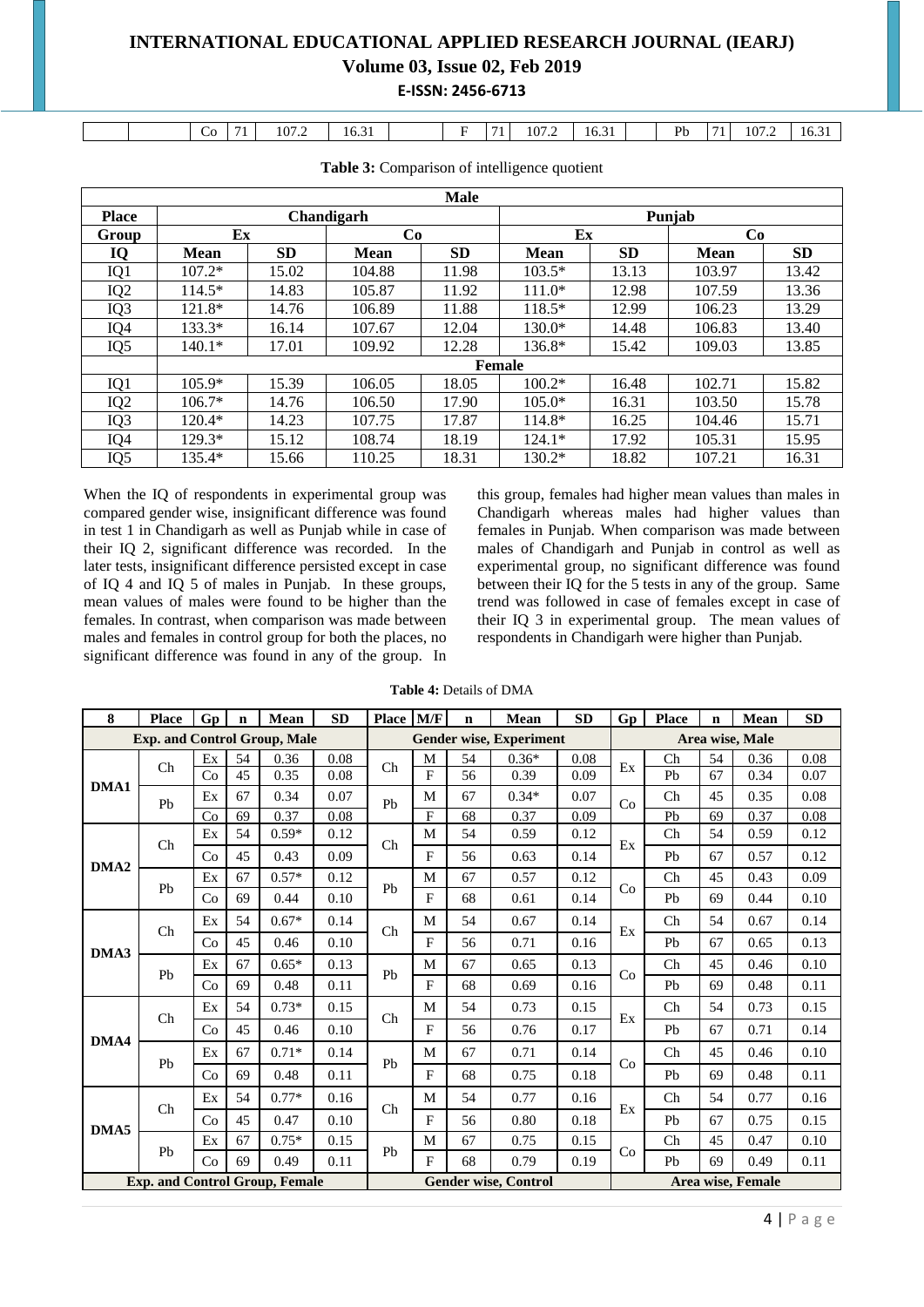# **INTERNATIONAL EDUCATIONAL APPLIED RESEARCH JOURNAL (IEARJ)**

### **Volume 03, Issue 02, Feb 2019**

**E-ISSN: 2456-6713**

|                  |    | Ex | 56 | 0.39    | 0.09 |                | M | 45 | 0.35 | 0.08 |    | Ch                              | 56 | 0.39 | 0.09 |
|------------------|----|----|----|---------|------|----------------|---|----|------|------|----|---------------------------------|----|------|------|
|                  | Ch | Co | 51 | 0.39    | 0.09 | Ch             | F | 51 | 0.39 | 0.09 | Ex | P <sub>b</sub>                  | 68 | 0.37 | 0.09 |
| DMA1             |    | Ex | 68 | 0.37    | 0.09 |                | M | 69 | 0.37 | 0.08 |    | Ch                              | 51 | 0.39 | 0.09 |
|                  | Pb | Co | 71 | 0.38    | 0.09 | Pb             | F | 71 | 0.38 | 0.09 | Co | Pb                              | 71 | 0.38 | 0.09 |
|                  | Ch | Ex | 56 | $0.63*$ | 0.14 | Ch             | M | 45 | 0.43 | 0.09 | Ex | Ch                              | 56 | 0.63 | 0.14 |
|                  |    | Co | 51 | 0.44    | 0.11 |                | F | 51 | 0.44 | 0.11 |    | Ph                              | 68 | 0.61 | 0.14 |
| DMA <sub>2</sub> |    | Ex | 68 | $0.61*$ | 0.14 |                | М | 69 | 0.44 | 0.10 |    | $\rm Ch$                        | 51 | 0.44 | 0.11 |
|                  | Pb | Co | 71 | 0.44    | 0.12 | Pb             | F | 71 | 0.44 | 0.12 | Co | P <sub>b</sub>                  | 71 | 0.44 | 0.12 |
|                  |    | Ex | 56 | $0.71*$ | 0.16 |                | M | 45 | 0.46 | 0.10 |    | Ch                              | 56 | 0.71 | 0.16 |
|                  | Ch | Co | 51 | 0.46    | 0.13 | Ch             | F | 51 | 0.46 | 0.13 | Ex | Pb                              | 68 | 0.69 | 0.16 |
| DMA3             |    | Ex | 68 | $0.69*$ | 0.16 |                | M | 69 | 0.48 | 0.11 | Co | $\mathop{\mathrm{Ch}}\nolimits$ | 51 | 0.46 | 0.13 |
|                  | Pb | Co | 71 | 0.47    | 0.13 | Pb             | F | 71 | 0.47 | 0.13 |    | Pb                              | 71 | 0.47 | 0.13 |
|                  |    | Ex | 56 | $0.76*$ | 0.17 |                | M | 45 | 0.46 | 0.10 |    | Ch                              | 56 | 0.76 | 0.17 |
|                  | Ch | Co | 51 | 0.47    | 0.13 | Ch             | F | 51 | 0.47 | 0.13 | Ex | Pb                              | 68 | 0.75 | 0.18 |
| DMA4             |    | Ex | 68 | $0.75*$ | 0.18 | P <sub>b</sub> | М | 69 | 0.48 | 0.11 |    | Ch                              | 51 | 0.47 | 0.13 |
|                  | Pb | Co | 71 | 0.48    | 0.13 |                | F | 71 | 0.48 | 0.13 | Co | Pb                              | 71 | 0.48 | 0.13 |
|                  |    | Ex | 56 | $0.80*$ | 0.18 |                | M | 45 | 0.47 | 0.10 |    | Ch                              | 56 | 0.80 | 0.18 |
|                  | Ch | Co | 51 | 0.48    | 0.13 | Ch             | F | 51 | 0.48 | 0.13 | Ex | Pb                              | 68 | 0.79 | 0.19 |
| DMA5             |    | Ex | 68 | $0.79*$ | 0.19 |                | M | 69 | 0.49 | 0.11 |    | Ch                              | 51 | 0.48 | 0.13 |
|                  | Pb | Co | 71 | 0.49    | 0.14 | Pb             | F | 71 | 0.49 | 0.14 | Co | Pb                              | 71 | 0.49 | 0.14 |

#### **Table 5:** Comparison of DMA

|                  | <b>Male</b> |            |      |           |             |           |             |           |  |  |  |  |  |  |
|------------------|-------------|------------|------|-----------|-------------|-----------|-------------|-----------|--|--|--|--|--|--|
| <b>Place</b>     |             | Chandigarh |      |           |             | Puniab    |             |           |  |  |  |  |  |  |
| Group            | Ex          |            | Co   |           | Ex          |           | Co          |           |  |  |  |  |  |  |
| <b>DMA</b>       | Mean        | <b>SD</b>  | Mean | <b>SD</b> | <b>Mean</b> | <b>SD</b> | <b>Mean</b> | <b>SD</b> |  |  |  |  |  |  |
| DMA1             | $0.36*$     | 0.08       | 0.36 | 0.08      | $0.34*$     | 0.07      | 0.37        | 0.08      |  |  |  |  |  |  |
| DMA <sub>2</sub> | $0.59*$     | 0.12       | 0.43 | 0.09      | $0.57*$     | 0.12      | 0.45        | 0.10      |  |  |  |  |  |  |
| DMA3             | $0.67*$     | 0.14       | 0.47 | 0.10      | $0.65*$     | 0.13      | 0.49        | 0.11      |  |  |  |  |  |  |
| DMA4             | $0.73*$     | 0.15       | 0.47 | 0.10      | $0.71*$     | 0.14      | 0.49        | 0.11      |  |  |  |  |  |  |
| DMA5             | $0.77*$     | 0.16       | 0.48 | 0.10      | $0.75*$     | 0.15      | 0.50        | 0.11      |  |  |  |  |  |  |
|                  |             |            |      |           | Female      |           |             |           |  |  |  |  |  |  |
| DMA1             | $0.39*$     | 0.09       | 0.39 | 0.09      | $0.37*$     | 0.09      | 0.38        | 0.09      |  |  |  |  |  |  |
| DMA <sub>2</sub> | $0.63*$     | 0.14       | 0.44 | 0.11      | $0.61*$     | 0.14      | 0.45        | 0.12      |  |  |  |  |  |  |
| DMA3             | $0.71*$     | 0.16       | 0.47 | 0.13      | $0.69*$     | 0.16      | 0.48        | 0.13      |  |  |  |  |  |  |
| DMA4             | $0.76*$     | 0.17       | 0.47 | 0.13      | $0.75*$     | 0.18      | 0.48        | 0.13      |  |  |  |  |  |  |
| DMA5             | $0.80*$     | 0.18       | 0.48 | 0.13      | $0.79*$     | 0.19      | 0.49        | 0.14      |  |  |  |  |  |  |

There was insignificant difference between males of experiment and control group in DMA 1 in Punjab as well as Chandigarh. However, in case of their DMA 2, DMA 3, DMA 4 and DMA 5, the difference was statistically significant. Similarly among females except DMA 1, other cases recorded significant difference. The mean value ranged from 0.34 to 0.77 in experiment group while it ranged from 0.35 to 0.49 in control group. The mean value of experiment group was lower than the control group in all the tests. Among females, the mean value ranged from 0.37 to 0.8 in experiment group while it ranged from 0.38 to 0.49 in control group. The mean value of experiment group was lower than the control group in all the tests.When the DMA of respondents in experiment group was compared gender wise, significant difference was found in test 1 in Chandigarh as well as Punjab while in all other cases, insignificant difference

was recorded. When comparison was made between males and females of in control group in both the places, no significant difference was found in any of the groups. Females had higher values as compared to males. The mean values among males ranged from 0.34 to 0.77 and among females ranged from 0.37 to 0.8. In control group, females had higher values as compared to males. The mean values among males ranged from 0.35 to 0.49 and among females ranged from 0.38 to 0.49. When comparison was made between males of Chandigarh and Punjab in control as well as experiment group, no significant difference was found between their DMA of the 5 tests in any of the groups. Same trend was followed in case of females. The mean of DMA varied from 0.35 to 0.77 in Chandigarh while in Punjab it varied from 0.34 to 0.75. In case of females, the mean of DMA varied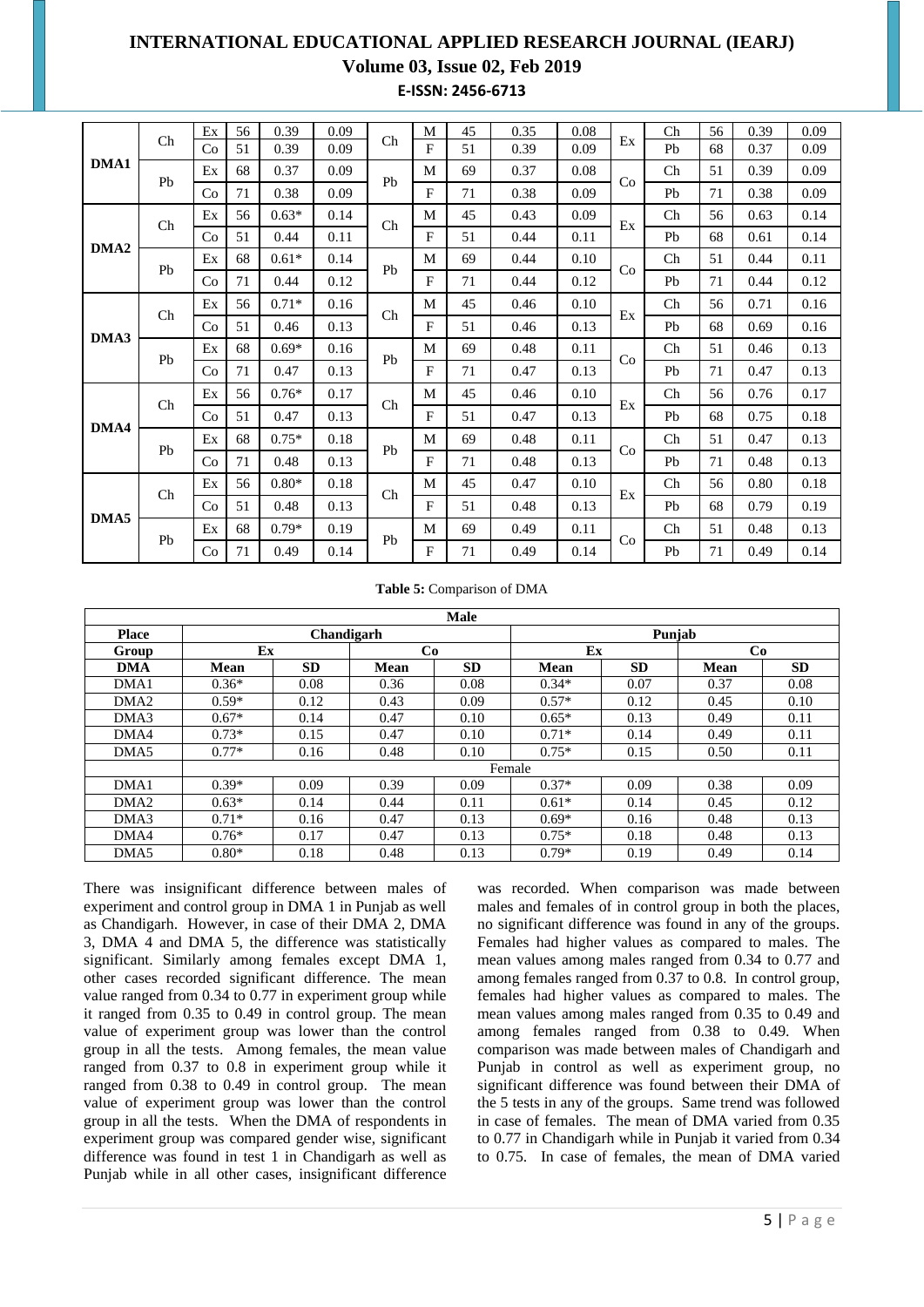from  $0.39$  to  $0.8$  in Chandigarh while in Punjab it varied from  $0.37$  to  $0.79$ .

| 8               | <b>Place</b> | Gp | $\mathbf n$ | Mean                                  | <b>SD</b> | <b>Place</b> | M/F                       | $\mathbf n$ | Mean                           | <b>SD</b> | Gp | <b>Place</b> | $\mathbf n$ | Mean              | ${\bf SD}$ |
|-----------------|--------------|----|-------------|---------------------------------------|-----------|--------------|---------------------------|-------------|--------------------------------|-----------|----|--------------|-------------|-------------------|------------|
|                 |              |    |             | <b>Exp. and Control Group, Male</b>   |           |              |                           |             | <b>Gender wise, Experiment</b> |           |    |              |             | Area wise, Male   |            |
|                 | Ch           | Ex | 54          | $0.52*$                               | 0.07      | Ch           | $\mathbf M$               | 54          | 0.52                           | 0.07      | Ex | Ch           | 54          | 0.52              | 0.07       |
|                 |              | Co | 45          | 0.38                                  | 0.06      |              | $\mathbf F$               | 56          | 0.54                           | 0.07      |    | Pb           | 67          | 0.54              | 0.06       |
| CQ1             | Pb           | Ex | 67          | $0.54*$                               | 0.06      | Pb           | M                         | 67          | 0.54                           | 0.06      | Co | Ch           | 45          | 0.38              | 0.06       |
|                 |              | Co | 69          | 0.39                                  | 0.05      |              | $\mathbf{F}$              | 68          | 0.55                           | 0.07      |    | Pb           | 69          | 0.39              | 0.05       |
|                 | Ch           | Ex | 54          | $0.63*$                               | 0.09      | Ch           | M                         | 54          | 0.63                           | 0.09      | Ex | Ch           | 54          | 0.63              | 0.09       |
| CQ2             |              | Co | 45          | 0.42                                  | 0.06      |              | $\mathbf F$               | 56          | 0.65                           | 0.09      |    | Pb           | 67          | 0.66              | 0.07       |
|                 | Pb           | Ex | 67          | $0.66*$                               | 0.07      | Pb           | M                         | 67          | 0.66                           | 0.07      | Co | Ch           | 45          | 0.42              | 0.06       |
|                 |              | Co | 69          | 0.43                                  | 0.06      |              | $\mathbf{F}$              | 68          | 0.67                           | 0.09      |    | Pb           | 69          | 0.43              | 0.06       |
|                 | Ch           | Ex | 54          | $0.67*$                               | 0.10      | Ch           | M                         | 54          | 0.67                           | 0.10      | Ex | Ch           | 54          | 0.67              | 0.10       |
| CQ3             |              | Co | 45          | 0.45                                  | 0.07      |              | $\mathbf{F}$              | 56          | 0.69                           | 0.09      |    | Pb           | 67          | 0.70              | 0.08       |
|                 | Pb           | Ex | 67          | $0.70*$                               | 0.08      | Pb           | M                         | 67          | 0.70                           | 0.08      | Co | Ch           | 45          | 0.45              | 0.07       |
|                 |              | Co | 69          | 0.46                                  | 0.06      |              | $\mathbf F$               | 68          | 0.71                           | 0.09      |    | Pb           | 69          | 0.46              | 0.06       |
|                 | Ch           | Ex | 54          | $0.71*$                               | 0.10      | Ch           | M                         | 54          | 0.71                           | 0.10      | Ex | Ch           | 54          | 0.71              | 0.10       |
| CQ4             |              | Co | 45          | 0.48                                  | 0.07      |              | $\mathbf F$               | 56          | 0.73                           | 0.10      |    | Pb           | 67          | 0.74              | 0.08       |
|                 | Pb           | Ex | 67          | $0.74*$                               | 0.08      | Pb           | M                         | 67          | 0.74                           | 0.08      | Co | Ch           | 45          | 0.48              | 0.07       |
|                 |              | Co | 69          | 0.49                                  | 0.07      |              | F                         | 68          | 0.75                           | 0.10      |    | Pb           | 69          | 0.49              | 0.07       |
|                 | Ch           | Ex | 54          | $0.78*$                               | 0.11      | Ch           | M                         | 54          | 0.78                           | 0.11      | Ex | Ch           | 54          | 0.78              | 0.11       |
| CQ5             |              | Co | 45          | 0.17                                  | 0.20      |              | F                         | 56          | 0.81                           | 0.11      |    | Pb           | 67          | 0.81              | 0.09       |
|                 | Pb           | Ex | 67          | $0.81*$                               | 0.09      | Pb           | M                         | 67          | 0.81                           | 0.09      | Co | Ch           | 45          | 0.17              | 0.20       |
|                 |              | Co | 69          | 0.19                                  | 0.21      |              | $\mathbf F$               | 68          | 0.83                           | 0.11      |    | Pb           | 69          | 0.19              | 0.21       |
|                 |              |    |             | <b>Exp. and Control Group, Female</b> |           |              |                           |             | <b>Gender wise, Control</b>    |           |    |              |             | Area wise, Female |            |
|                 | Ch           | Ex | 56          | $0.54*$                               | 0.07      | Ch           | M                         | 45          | 0.38                           | 0.06      | Ex | Ch           | 56          | 0.54              | 0.07       |
| CQ1             |              | Co | 51          | 0.38                                  | 0.05      |              | $\mathbf{F}$              | 51          | 0.38                           | 0.05      |    | Pb           | 68          | 0.55              | 0.07       |
|                 | Pb           | Ex | 68          | $0.55*$                               | 0.07      | Pb           | M                         | 69          | 0.39                           | 0.05      | Co | Ch           | 51          | 0.38              | 0.05       |
|                 |              | Co | 71          | 0.38                                  | 0.05      |              | $\mathbf{F}$              | 71          | 0.38                           | 0.05      |    | Pb           | 71          | 0.38              | 0.05       |
|                 | Ch           | Ex | 56          | $0.65*$                               | 0.09      | Ch           | M                         | 45          | 0.42                           | 0.06      | Ex | Ch           | 56          | 0.65              | 0.09       |
| CQ2             |              | Co | 51          | 0.42                                  | 0.05      |              | F                         | 51          | 0.42                           | 0.05      |    | Pb           | 68          | 0.67              | 0.09       |
|                 | Pb           | Ex | 68          | $0.67*$                               | 0.09      | Pb           | M                         | 69          | 0.43                           | 0.06      | Co | Ch           | 51          | 0.42              | 0.05       |
|                 |              | Co | $71\,$      | 0.42                                  | 0.05      |              | $\mathbf F$               | 71          | 0.42                           | 0.05      |    | Pb           | 71          | 0.42              | 0.05       |
|                 | Ch           | Ex | 56          | $0.69*$                               | 0.09      | Ch           | M                         | 45          | 0.45                           | 0.07      | Ex | Ch           | 56          | 0.69              | 0.09       |
| CQ <sub>3</sub> |              | Co | 51          | 0.45                                  | 0.06      |              | $\mathbf{F}$              | 51          | 0.45                           | 0.06      |    | Pb           | 68          | 0.71              | 0.09       |
|                 | Pb           | Ex | 68          | $0.71*$                               | 0.09      | Pb           | M                         | 69          | 0.46                           | 0.06      | Co | Ch           | 51          | 0.45              | 0.06       |
|                 |              | Co | 71          | 0.45                                  | 0.06      |              | $\boldsymbol{\mathrm{F}}$ | 71          | 0.45                           | 0.06      |    | Pb           | 71          | 0.45              | 0.06       |
|                 | Ch           | Ex | 56          | $0.73*$                               | 0.10      | Ch           | M                         | 45          | 0.48                           | 0.07      | Ex | Ch           | 56          | 0.73              | 0.10       |
| CQ4             |              | Co | 51          | 0.48                                  | 0.06      |              | F                         | 51          | 0.48                           | 0.06      |    | Pb           | 68          | 0.75              | 0.10       |
|                 | Pb           | Ex | 68          | $0.75*$                               | 0.10      | Pb           | M                         | 69          | 0.49                           | 0.07      | Co | Ch           | 51          | 0.48              | 0.06       |
|                 |              | Co | $71\,$      | 0.48                                  | 0.06      |              | ${\bf F}$                 | 71          | 0.48                           | 0.06      |    | Pb           | 71          | 0.48              | 0.06       |
|                 | Ch           | Ex | 56          | $0.81*$                               | 0.11      | Ch           | M                         | 45          | $0.17*$                        | 0.20      | Ex | Ch           | 56          | 0.81              | 0.11       |
| CQ5             |              | Co | 51          | 0.26                                  | 0.22      |              | ${\bf F}$                 | 51          | 0.26                           | 0.22      |    | Pb           | 68          | 0.83              | $0.11\,$   |
|                 | Pb           | Ex | 68          | $0.83*$                               | 0.11      | Pb           | M                         | 69          | 0.19                           | 0.21      | Co | Ch           | 51          | 0.26              | 0.22       |
|                 |              | Co | 71          | 0.26                                  | 0.22      |              | $\boldsymbol{\mathrm{F}}$ | $71\,$      | 0.26                           | 0.22      |    | Pb           | 71          | 0.26              | 0.22       |

**Table 6:** Details of CQ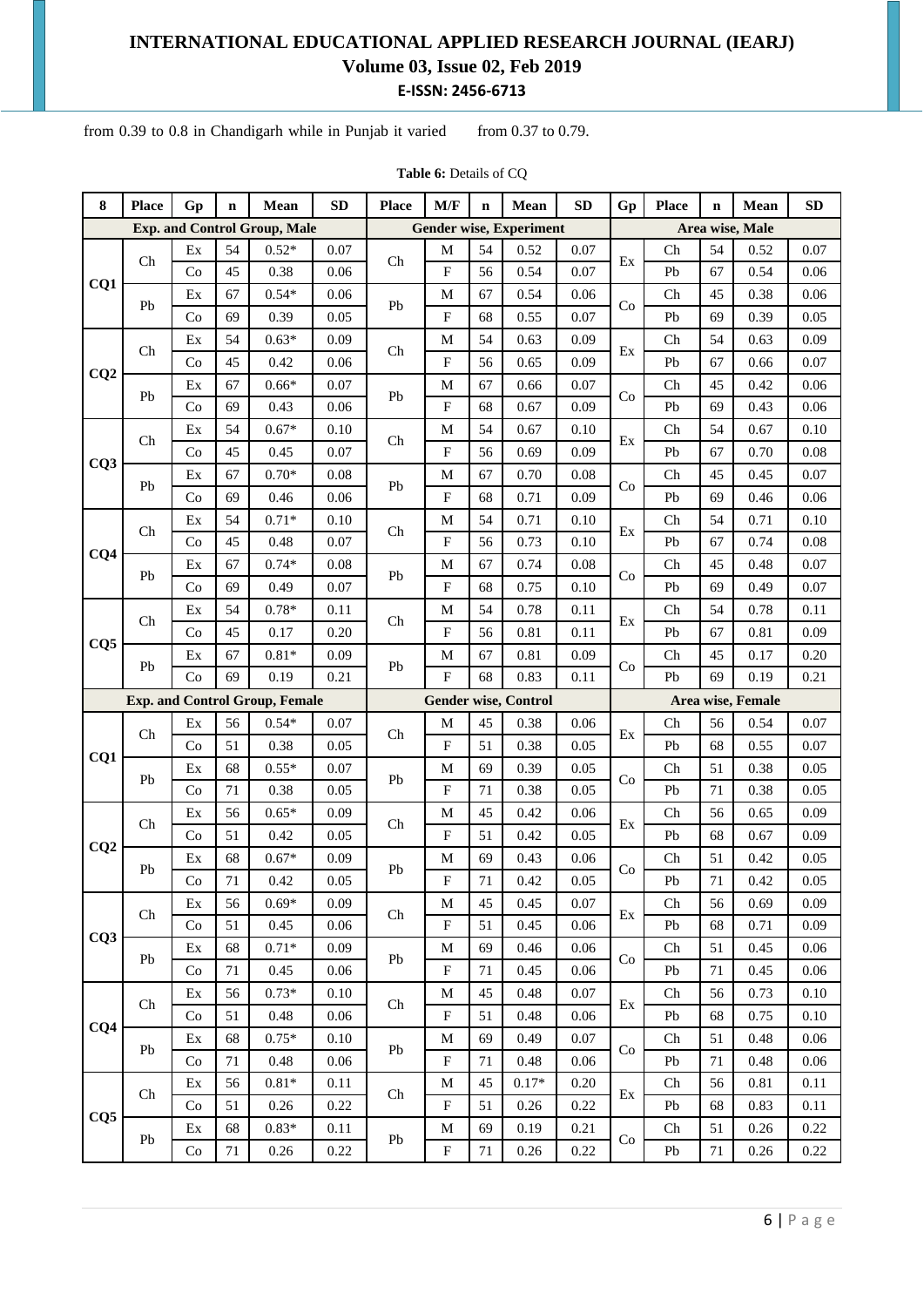|                 |             |            |             | Male      |             |           |      |           |  |  |  |  |  |
|-----------------|-------------|------------|-------------|-----------|-------------|-----------|------|-----------|--|--|--|--|--|
| <b>Place</b>    |             | Chandigarh |             |           |             | Puniab    |      |           |  |  |  |  |  |
| Group           | Ex          |            | Co          |           | Ex          |           | Co   |           |  |  |  |  |  |
| CQ              | <b>Mean</b> | <b>SD</b>  | <b>Mean</b> | <b>SD</b> | <b>Mean</b> | <b>SD</b> | Mean | <b>SD</b> |  |  |  |  |  |
| CQ1             | $0.52*$     | 0.07       | 0.38        | 0.06      | $0.54*$     | 0.06      | 0.39 | 0.05      |  |  |  |  |  |
| CQ2             | $0.63*$     | 0.09       | 0.42        | 0.06      | $0.66*$     | 0.07      | 0.44 | 0.06      |  |  |  |  |  |
| CO <sub>3</sub> | $0.67*$     | 0.10       | 0.45        | 0.07      | $0.70*$     | 0.08      | 0.47 | 0.06      |  |  |  |  |  |
| CQ4             | $0.71*$     | 0.10       | 0.48        | 0.07      | $0.74*$     | 0.08      | 0.50 | 0.07      |  |  |  |  |  |
| CQ5             | $0.78*$     | 0.11       | 0.17        | 0.20      | $0.81*$     | 0.09      | 0.20 | 0.21      |  |  |  |  |  |
|                 |             |            |             |           | Female      |           |      |           |  |  |  |  |  |
| CO <sub>1</sub> | $0.54*$     | 0.07       | 0.39        | 0.05      | $0.55*$     | 0.07      | 0.38 | 0.05      |  |  |  |  |  |
| CQ <sub>2</sub> | $0.65*$     | 0.09       | 0.43        | 0.05      | $0.67*$     | 0.09      | 0.43 | 0.05      |  |  |  |  |  |
| CQ3             | $0.69*$     | 0.09       | 0.46        | 0.06      | $0.71*$     | 0.09      | 0.46 | 0.06      |  |  |  |  |  |
| CQ4             | $0.73*$     | 0.10       | 0.49        | 0.06      | $0.75*$     | 0.10      | 0.49 | 0.06      |  |  |  |  |  |
| CQ <sub>5</sub> | $0.81*$     | 0.11       | 0.27        | 0.22      | $0.83*$     | 0.11      | 0.27 | 0.22      |  |  |  |  |  |

**Table 7:** Comparison of CQ

Among males, there were significant differences found between the CQ of experiment and control group in Chandigarh as well as Punjab. The same trend was witnessed in case of females. The mean value ranged from 0.52 to 0.81 in experiment group while it ranged from 0.17 to 0.49 in control group. The mean value of experiment group was higher than the control group in all the tests. Among females, the mean value ranged from 0.54 to 0.83 in experiment group while it ranged from 0.26 to 0.48 in control group. The mean value of experiment group was higher than the control group in all the tests. When the CQ of respondents in experiment group was compared gender wise, it was found that there existed significant difference between the CQ 5 of males

and females of control group in Punjab. Females had higher values as compared to males. The mean values among males ranged from 0.52 to 0.81 and among females ranged from 0.54 to 0.83. In control group, females had higher values as compared to males. The mean values among males ranged from 0.17 to 0.49 and among females ranged from 0.26 to 0.48. It was recorded that there was insignificant difference between the CQ of both the genders in Chandigarh and Punjab in experiment as well as control group. The mean of CQ varied from 0.17 to 0.78 in Chandigarh while in Punjab it varied from 0.19 to 0.81. In case of females, the mean of CQ varied from 0.26 to 0.81 in Chandigarh while in Punjab it varied from 0.26 to 0.83.

**Table 8:** Details of marks

| 8              | <b>Place</b>   | Gp | N  | <b>Mean</b>                           | <b>SD</b> | <b>Place M/F</b> |   | N  | <b>Mean</b>                    | <b>SD</b> |    | <b>Gp Place</b>                 | N  | <b>Mean</b>       | <b>SD</b> |
|----------------|----------------|----|----|---------------------------------------|-----------|------------------|---|----|--------------------------------|-----------|----|---------------------------------|----|-------------------|-----------|
|                |                |    |    | <b>Exp. and Control Group, Male</b>   |           |                  |   |    | <b>Gender wise, Experiment</b> |           |    |                                 |    | Area wise, Female |           |
|                | Ch             | Ex | 54 | 58.30                                 | 7.45      | Ch               | M | 54 | 58.30                          | 7.45      | Ex | Ch                              | 54 | 58.30             | 7.45      |
|                |                | Co | 45 | 57.03                                 | 5.97      |                  | F | 56 | 57.29                          | 7.65      |    | P <sub>b</sub>                  | 67 | 56.46             | 6.61      |
| M1             | P <sub>b</sub> | Ex | 67 | 56.46                                 | 6.61      | P <sub>b</sub>   | M | 67 | 56.46                          | 6.61      | Co | Ch                              | 45 | 57.03             | 5.97      |
|                |                | Co | 69 | 56.42                                 | 6.69      |                  | F | 68 | 58.79                          | 8.30      |    | Pb                              | 69 | 56.42             | 6.69      |
|                | Ch             | Ex | 54 | 66.27*                                | 9.10      | Ch               | M | 54 | 66.27                          | 9.10      | Ex | Ch                              | 54 | 66.27             | 9.10      |
|                |                | Co | 45 | 59.19                                 | 7.33      |                  | F | 56 | 64.64                          | 8.38      |    | Pb                              | 67 | 65.59             | 8.48      |
| M <sub>2</sub> | P <sub>b</sub> | Ex | 67 | 65.59*                                | 8.48      | P <sub>b</sub>   | M | 67 | 65.59*                         | 8.48      | Co | $\rm Ch$                        | 45 | 59.19             | 7.33      |
|                |                | Co | 69 | 59.38                                 | 7.48      |                  | F | 68 | 69.62                          | 10.95     |    | Pb                              | 69 | 59.38             | 7.48      |
|                |                |    |    | <b>Exp. and Control Group, Female</b> |           |                  |   |    | <b>Gender wise, Control</b>    |           |    |                                 |    | Area wise, Male   |           |
|                | Ch             | Ex | 56 | 57.29                                 | 7.65      | Ch               | M | 45 | 57.03                          | 5.97      | Ex | $\rm Ch$                        | 56 | 57.29             | 7.65      |
| M1             |                | Co | 51 | 57.37                                 | 9.09      |                  | F | 51 | 57.37                          | 9.09      |    | P <sub>b</sub>                  | 68 | 58.79             | 8.30      |
|                | P <sub>b</sub> | Ex | 68 | 58.79*                                | 8.30      | Pb               | М | 69 | 56.42                          | 6.69      | Co | $\rm Ch$                        | 51 | 57.37             | 9.09      |
|                |                | Co | 71 | 55.65                                 | 7.94      |                  | F | 71 | 55.65                          | 7.94      |    | P <sub>b</sub>                  | 71 | 55.65             | 7.94      |
|                | Ch             | Ex | 56 | 64.64*                                | 8.38      | Ch               | M | 45 | 59.19                          | 7.33      | Ex | $\mathop{\mathrm{Ch}}\nolimits$ | 56 | 64.64*            | 8.38      |
| M <sub>2</sub> |                | Co | 51 | 58.07                                 | 9.62      |                  | F | 51 | 58.07                          | 9.62      |    | Pb                              | 68 | 69.62             | 10.95     |
|                | Pb             | Ex | 68 | $69.62*$                              | 10.95     | Pb               | М | 69 | 59.38                          | 7.48      | Co | Ch                              | 51 | 58.07             | 9.62      |
|                |                | Co | 71 | 56.79                                 | 8.84      |                  | F | 71 | 56.79                          | 8.84      |    | Pb                              | 71 | 56.79             | 8.84      |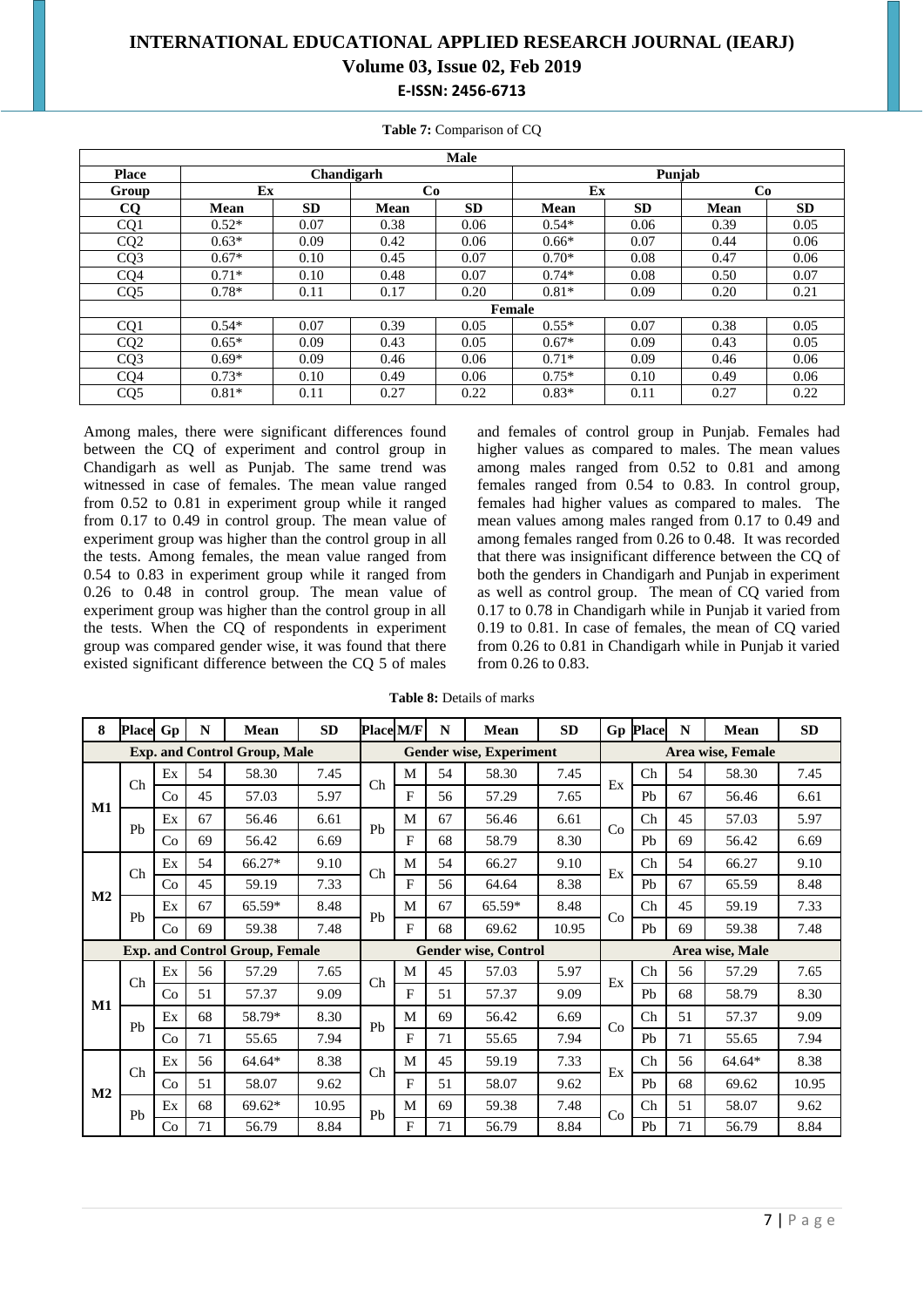**Table 9:** Comparison of marks

|              | <b>Male</b> |            |             |               |             |           |             |           |  |  |  |  |  |
|--------------|-------------|------------|-------------|---------------|-------------|-----------|-------------|-----------|--|--|--|--|--|
| <b>Place</b> |             | Chandigarh |             |               |             | Punjab    |             |           |  |  |  |  |  |
| Group        | Ex          |            | Co          |               | Ex          |           | Co          |           |  |  |  |  |  |
| <b>Marks</b> | <b>Mean</b> | <b>SD</b>  | <b>Mean</b> | <b>SD</b>     | <b>Mean</b> | <b>SD</b> | <b>Mean</b> | <b>SD</b> |  |  |  |  |  |
| M1           | 58.30*      | 7.45       | 57.04       | 5.97          | 56.46*      | 6.61      | 56.42       | 6.69      |  |  |  |  |  |
| M2           | 66.27*      | 9.10       | 59.19       | 7.33          | $65.59*$    | 8.48      | 59.38       | 7.48      |  |  |  |  |  |
|              |             |            |             | <b>Female</b> |             |           |             |           |  |  |  |  |  |
| <b>Marks</b> | <b>Mean</b> | <b>SD</b>  | <b>Mean</b> | <b>SD</b>     | <b>Mean</b> | <b>SD</b> | <b>Mean</b> | <b>SD</b> |  |  |  |  |  |
| M1           | 57.29*      | 7.65       | 57.38       | 9.09          | 58.79*      | 8.30      | 55.66       | 7.94      |  |  |  |  |  |
| M2           | 64.64*      | 8.38       | 58.08       | 9.62          | $69.62*$    | 10.95     | 56.79       | 8.84      |  |  |  |  |  |

There were insignificant differences found between the M 1 in Chandigarh and Punjab among male respondents. But in case of M 2, there was significant difference. The same trend was notified among females. The mean value ranged from 56.46 to 66.27 in experiment group while it ranged from 56.42 to 59.38 in control group. The mean value of experiment group was higher than the control group in both the tests. Among females, the mean value ranged from 57.29 to 69.62 in experiment group while it ranged from 55.65 to 58.07 in control group. The mean value of experiment group was higher than the control group in both the tests. When the marks of respondents in experiment group were compared gender wise, it was found that there existed significant differences between M 2 of males and Punjab. However, in other cases, the difference was insignificant. Females had higher values as compared to males. The mean values among males ranged from 56.46 to 66.27 and among females ranged from 57.29 to 69.62. In control group, females had lower values as compared to males. The mean values among males ranged from 56.42 to 59.38 and among females ranged from 55.65 to 58.07. There were insignificant differences between marks of respondents when compared area wise. However, significant difference was found between the marks of males in Chandigarh and Punjab among females in experiment group. The mean of marks varied from 57.03 to 66.27 in Chandigarh while in Punjab it varied from 56.42 to 65.59. In case of females, the mean of marks varied from 57.29 to 64.64 in Chandigarh while in Punjab it varied from 55.65 to 69.62.

#### **CONCLUSION**

To conclude, there was significant rise in the IQ of 8 years old male respondents of experimental groups in Chandigarh and Punjab. The mean value in Chandigarh increased from 107.20 to 140.10. In Punjab, the mean value rose from 103.50 to 136.80. Similarly, among females, significant increase was recorded. The mean value increased from 105.90 to 135.40 in experimental group of Chandigarh and it rose from 100.20 to 130.20 in Punjab. In contrast, insignificant changes were witnessed among their control group counterparts. There was significant rise in the DMA of male respondents of experiment groups in Chandigarh and Punjab. The mean value in Chandigarh increased from 0.36 to 0.77. In Punjab, the mean value rose from 0.35 to 0.76. Similarly, among females, significant increase was recorded. The mean value increased from 0.39 to 0.8 in experiment

group of Chandigarh and it rose from 0.38 to 0.79 in Punjab. In contrast, insignificant changes were witnessed among their control group counterparts. There was significant rise in the CQ of male respondents of experiment groups in Chandigarh and Punjab. The mean value in Chandigarh increased from 0.52 to 0.78. In Punjab, the mean value rose from 0.54 to 0.82. Similarly, among females, significant increase was recorded. The mean value increased from 0.54 to 0.81 in experiment group of Chandigarh and it rose from 0.55 to 0.84 in Punjab. In contrast, insignificant changes were witnessed among their control group counterparts. There was significant rise in the marks of male respondents of experiment groups in Chandigarh and Punjab. The mean value in Chandigarh increased from 58.30 to 66.27. In Punjab, the mean value rose from 56.46 to 65.59. Similarly, among females, significant increase was recorded. The mean value increased from 57.29 to 64.64 in experiment group of Chandigarh and it rose from 58.79 to 69.62 in Punjab. In contrast, insignificant changes were witnessed among their control group counterparts. Phipps (2010), Rosenthal and Jacobson (1968), Reiss et. al (1996), Rogers and Freiberg (1994), Roķe and Kālis (2015), Saklofske et. al (2018), Salthouse and Davis (2006), Seashore et. al (1950), Sellah et. al (2018), Sinha (1970) and Sousa (2016).

#### **REFERENCES**

- 1. Acharya, C. (2002). Students' learning styles and their implications for teachers. CDTL Brief, 5(6), 1- 8.
- 2. Alias, M., & Hafir, N. A. H. M. (2009, July). The relationship between academic self-confidence and cognitive performance among engineering students. In Proceedings of the Research in Engineering Education Symposium (pp. 1-6).
- 3. Armstrong, T. (1987). Describing strengths in children identified as "learning disabled" using Howard Gardner's theory of multiple intelligences as an organizing framework. Unpublished doctoral dissertation, California institute of integral studies.
- 4. Bas, G. (2016). The Effect of Multiple Intelligences Theory-Based Education on Academic Achievement: A Meta-Analytic Review. Educational Sciences: Theory and Practice, 16(6), 1833-1864.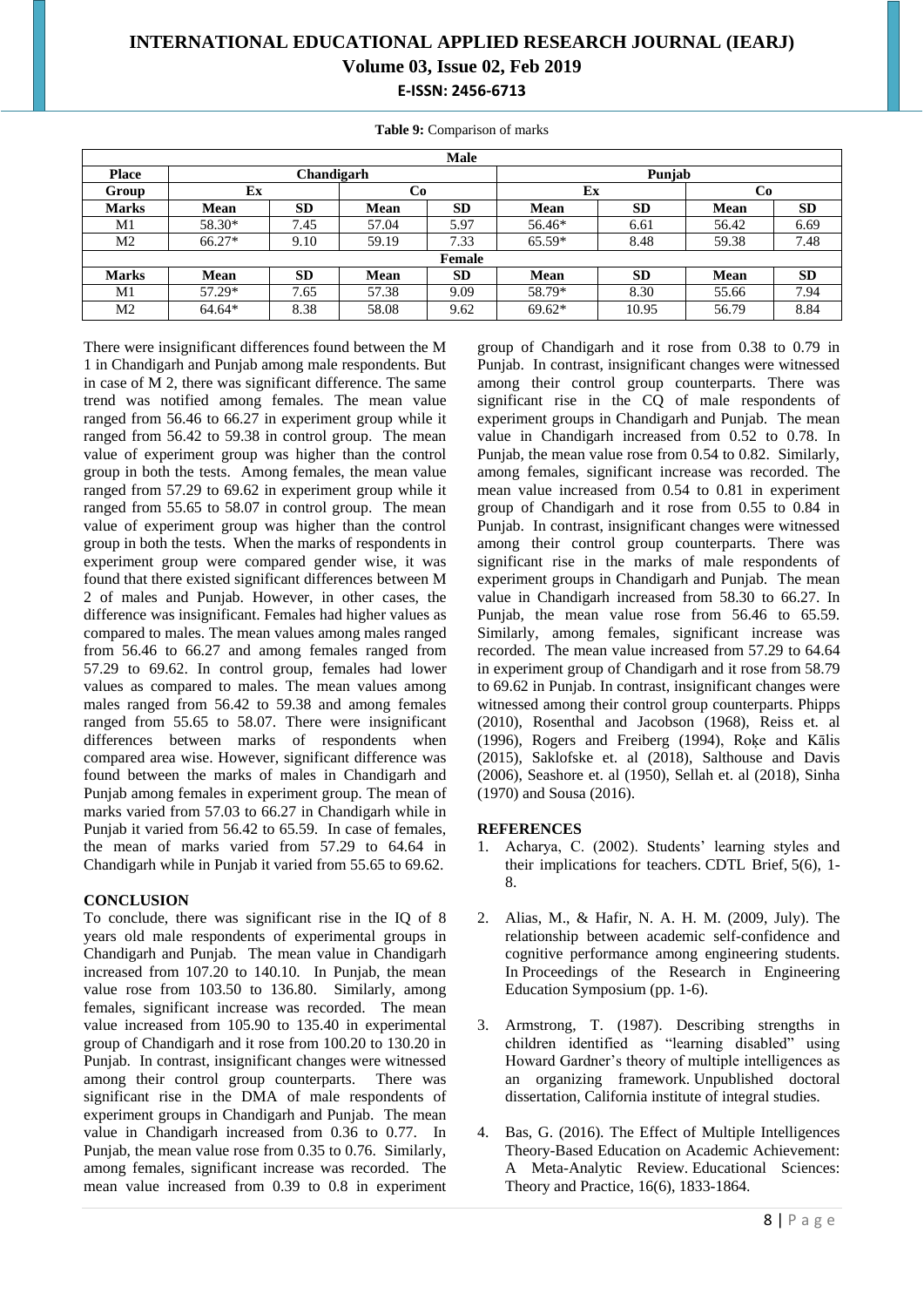- 5. BASANTIA, T. K., & Panda, B. N. (2010). Development of Creative Abilities among Elementary School Students through Multidimensional Activity-based Integrated Approach. ADVISORY BOARD OF INDIAN EDUCATIONAL REVIEW, 46(1), 31.
- 6. Coleman, K., Peters, P., Murray, L., Pawlicki, L., Wemple, R., & Johnson, S. (1997). Teaching with Multiple Intelligences.
- 7. Devine, D. J. (1999). Effects of cognitive ability, task knowledge, information sharing, and conflict on group decision-making effectiveness. Small Group Research, 30(5), 608-634.
- 8. Du Plessis, A. B., Bouwer, A. C., & Grimbeek, R. J. (2001). A diagnostic instrument for determining the academic self-concept of Tsonga-speaking learners in Grade 7. South African journal of education, 21(1), 55-64.
- 9. Furnham, A., Chamorro-Premuzic, T., & McDougall, F. (2003). Personality, cognitive ability, and beliefs about intelligence as predictors of academic performance. Learning and Individual Differences, 14(1), 47-64.
- 10. Kaur, B., & Sansanwal, D. N. (1980). A Factor Study of Self Concept, Creativity and Problem Solving among Higher Secondary Students of Indore City'. Unpublished M. Ed. Dissertation. Devi Ahilya Viswavidyalaya. Indore.
- 11. Kornilova, T. V., Kornilov, S. A., & Chumakova, M. A. (2009). Subjective evaluations of intelligence and academic self-concept predict academic achievement: Evidence from a selective population. Learning and Individual Differences, 19(4), 596-608.
- 12. Mann, L., Harmoni, R., & Power, C. (1989). Adolescent decision-making: The development of competence. Journal of adolescence, 12(3), 265-278.
- 13. McClaskey, J. (1995). Assessing student learning through multiple intelligences. The English Journal, 84(8), 56-59
- 14. Phipps, P. A. (2010). Multiple intelligences in the early childhood classroom. Frog Street Press.
- 15. Ramachandra, M., & Katiyar, P. C. (1986). A Study of Creativity in Relation to Intelligence, Academic Achievement and Problem Solving Ability of Students. M. Phil abstract, Devi Ahalya Visvavidyalayam, Indore.
- 16. Ravi, R., & Vedapriya, S. G. (2008). Do Age and Sex of School Students Make Significant Difference in Their Multiple Intelligences?. i-Manager's Journal on Educational Psychology, 2(3), 66.
- 17. Reiss, A. L., Abrams, M. T., Singer, H. S., Ross, J. L., &Denckla, M. B. (1996). Brain development, gender and IQ in children: a volumetric imaging study. Brain, 119(5), 1763-1774.
- 18. Rogers, C. R., & Freiberg, H. J. (1994). Freedom to learn.
- 19. Roķe, L., & Kālis, E. (2015). Is there a link between creativity and school grades?: research with 9th grade students. International journal of psychology: a biopsychosocial approach, 2015,[Vol.] 16, p. 7-22.
- 20. Rosenthal, R., & Jacobson, L. (1968).Pygmalion in the classroom. The urban review, 3(1), 16-20.
- 21. Runco, M. A. (1991). Divergent thinking. Norwood, NJ: Ablex.
- 22. Saklofske, D. H., Schoenberg, M. R., Nordstokke, D., & Nelson, R. L. (2018). Intelligence Quotient. In Encyclopedia of Clinical Neuropsychology (pp. 1-5). Springer International Publishing.
- 23. Salthouse, T. A., & Davis, H. P. (2006). Organization of cognitive abilities and neuropsychological variables across the lifespan. Developmental Review, 26(1), 31-54.
- 24. Seashore, H., Wesman, A., & Doppelt, J. (1950). The standardization of the Wechsler intelligence scale for children. Journal of Consulting Psychology, 14(2), 99.
- 25. Sellah, L., Jacinta, K., & Helen, M. (2018). Predictive power of cognitive styles on academic performance of students in selected national secondary schools in Kenya. Cogent Psychology, 5(1), 1444908.
- 26. Sinha, D. (1970). Academic Achievers and Non-Achievers. Allahabad: United Publishers.
- 27. Snyder, R. F. (1999). The relationship between learning styles/multiple intelligences and academic achievement of high school students. The High School Journal, 83(2), 11-20.
- 28. Sousa, D. A. (2016). How the brain learns. Corwin Press.
- 29. Woodman, T., & Hardy, L. (2003). The relative impact of cognitive anxiety and self-confidence upon sport performance: A meta-analysis. Journal of sports sciences, 21(6), 443-457.